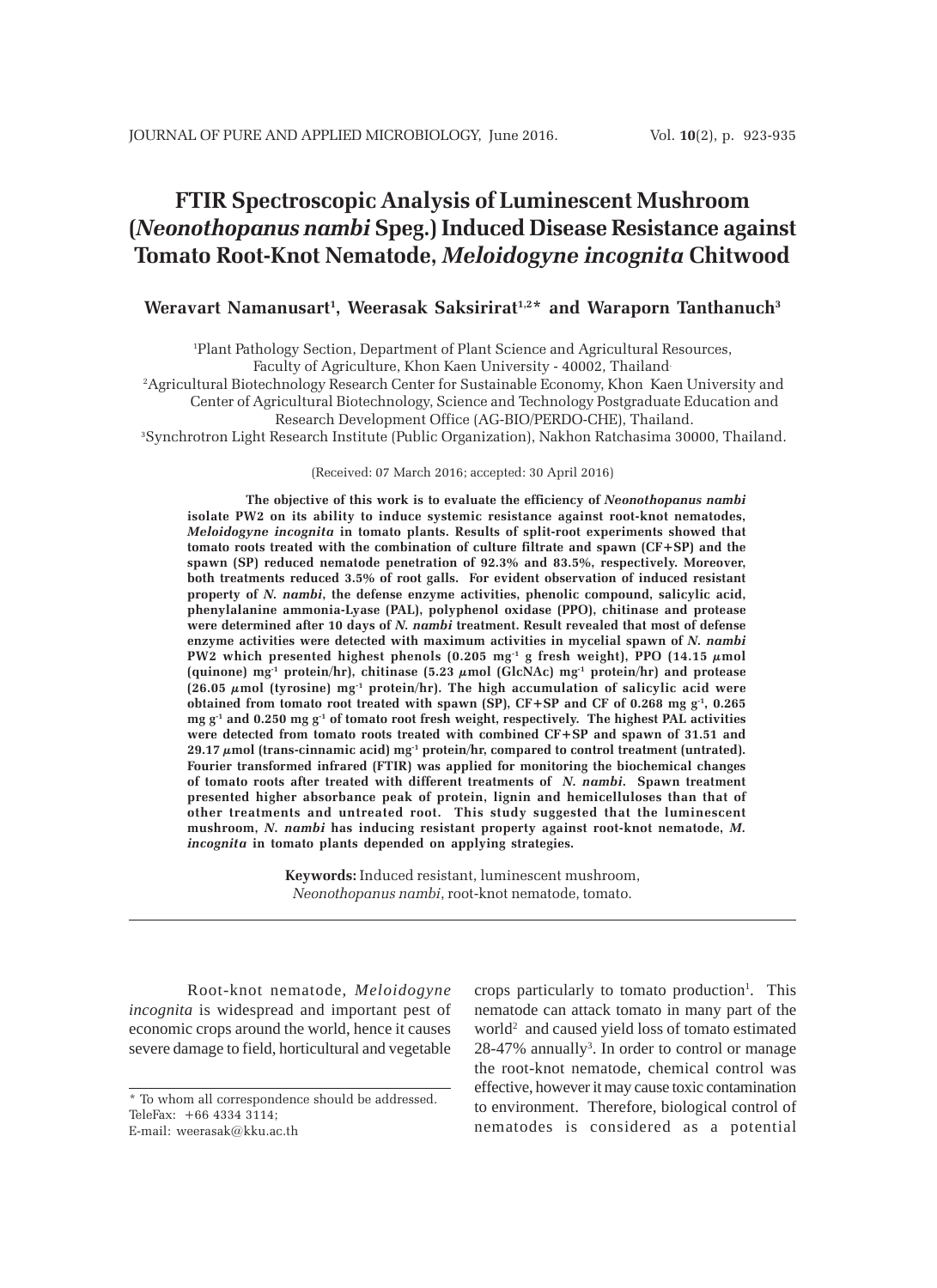management and effective alternative of nematicides<sup>4</sup>.

Nematophagous fungi are soil-living fungi potentially as biocontrol agents of various plant parasitic nematodes<sup>5</sup>. Many fungi can produce nematicidal compounds <sup>6</sup>. In particularly, the fungus *Omphalotus olearius*, a luminescent mushroom that produced omphalotin A, showing nematicidal property against the root-knot nematode, *M. incognita*<sup>7</sup>. Engler et al.<sup>8</sup> reported that the secondary metabolite isolated from culture filtrate of *O. olearius* affecting the growth and development of *M. incognita*. In Thailand, there were studies on the effectiveness of luminescent mushroom royal given name in Thai by Princes Maha Chakri Sirindhorn as "Hed Sirin Ratsamee", Neonothopanus nambi<sup>9</sup>. The application of culture filtrate, spawn and bioactive compound of *N. nambi* were reported preliminary as having nematicidal effect and suppressed the root-knot disease incidence in tomato plants<sup>9</sup>. Bioactive compounds of this mushroom was extracted and reported on their properties in various evaluations <sup>10,11</sup>. However, previous application of these fungi was reported only beneficial to disease management involved toxic compound production or antagonism directly to the pathogen. It is interesting, therefore, that the luminescent mushroom, *N. nambi* may play a role in inducing systemic resistance in tomato plants against rootknot nematode.

Infrared spectroscopy or Fourier transform infrared (FTIR) is a simple and rapid technique that recently used for monitoring of chemical modification of cell wall components 12. FTIR spectroscopy provides more detailed chemical structures and composition of plant tissues including roots, stems and leaves, based on specific vibration characteristics of chemical functional group of each sample 13. Recently, the use of FTIR spectroscopy to identify the chemical structure of plant secondary metabolites has increasingly important within plant pathology research 14. However, the study on induced resistance by using *N. nambi* against root-knot nematode with FTIR has not been reported. Therefore, the objective of this study is to apply the FTIR spectroscopic analysis for assisted evaluation on luminescent mushroom, *N. nambi* against *M. incognita* in tomato.

J PURE APPL MICROBIO*,* **10**(2), JUNE 2016.

## **MATERIALS AND METHODS**

# **Source of the luminescent mushroom (***Neonothopanus nambi***)**

Luminescent mushroom (*N. nambi*) PW2 isolated from the Plant Genetic Conservation Project under Royal Initiation by Her Royal Highness Princess Maha Chakri Sirindhorn at Kok Phutaka, Wiang Kao District, Khon Kaen Province, Saksirirat et al.<sup>15</sup> was used for all experiment. The mushroom hyphae were maintained on potato dextrose agar (PDA) at 28°C. In this study, *N. nambi* fungus was prepared in three formulae, culture filtrate (CF), mycelia spawn (SP) and bioactive compound, aurisin A extracted according to 10. Culture filtrate of *N. nambi* were prepared on PDA at 28°C for 7 days before transfered of mycelium agar, 5 disks to 500 ml flasks containing 200 ml of Yeast Malt Broth (YMB). After 15 days of incubation at room temperature (25-30°C), tested fungus was filtered through Whatman No.1 filter paper to obtain culture filtrates. Spawn of *N. nambi* was prepared using sorghum grains boiled and autoclaved for 30 minutes. Hyphae of *N. nambi* were inoculated on steriled sorghum grains and incubated at 28°C for 20 days. Ten to twenty sorghum grains with fully colonized by *N. nambi* were inoculated on rubber tree sawdust supplemented with 10% of wheat flour and incubated at 28°C for 26 days before used. Bioactive compound of *N. nambi* were extracted from dry mycelia using method described by Buaart et al.10. The powder of bioactive compound from *N. nambi* was dissolved in dimethyl-sulfoxid (DMSO) at 0.2% concentration with sterile distilled water. Bioactive compound was prepared of a concentrations 500 milligram per liter (mg/l) for further test.

## **Preparation of root-knot nematode (***M. incognita***) egg inoculums**

Egg inoculum was prepared from tomato roots infected with *M. incognita,* which maintained in greenhouse of Department of Plant Science and Agricultural Resources, Faculty of Agriculture, Khon Kaen University, Thailand. The root-knot nematode eggs were extracted from roots with 0.5% NaOCl and collected using the modified technique of  $16$ . The nematodes inoculums  $(3,000 \text{ eggs per})$ pot) were used for each experiment.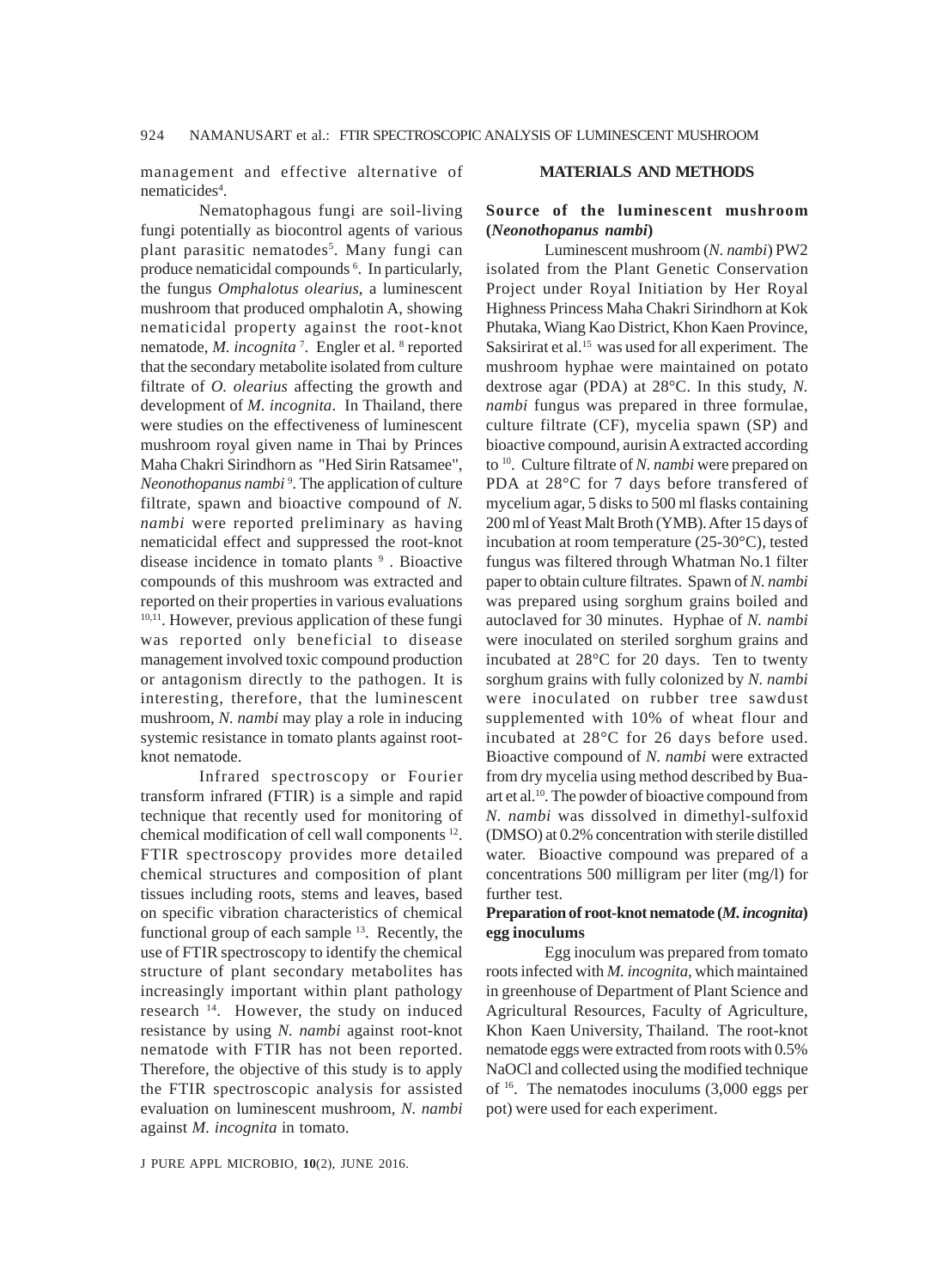### **Bioassay in greenhouse experiment**

The effect of induced systemic resistant property of *N. nambi* was investigated by evaluation of root gall percentage and number of infective larvae (J2) (*M. incognita*) using the splitroot experimental design, which allows inoculation of the fungus and nematode at separated locations on the root system. Three-week-old tomato (Sida cultivar, PA Seed Company) seedlings were uprooted from sterilized soil, washed with tap water, and divided the roots into two halves with a sterilized dissecting scalpel. Each half of the root system was transplanted separately into plastic pots ( $\varnothing$  12 cm) containing a sterilized mixture of clay soil and sand  $(1:1 \text{ v/v})$  300 g soil/pot. One part of the root system was treated with different conditions of *N. nambi* (inducer roots). Soil treated with sterile water served as controls. Ten days after treatments, the other half of the root system was inoculated with 3,000 eggs of *M. incognita* (responder roots) by soil infestation. Complete randomized design (CRD) consisted of 7 treatments and 4 replicates were used (Table 1). Treatments were 1) non treated plants (control) either halfroot system; 2) one half-root system added with 3,000 eggs of *M. incognita* (N); 3) nematode added into one half-root system and 0.2% DMSO added into another half-root system (0.2% DMSO); and 4) nematode added into one half-root system and treated with aurisin A (500 mg/L) added into another half-root system (aurisin A); 5) nematode added into one half-root system and the culture filtrate of *N. nambi* PW2 (30 ml) was added into another halfroot system (CF PW2); 6) nematode added into one half-root system and the spawn of *N. nambi* PW2 (30 g) added into another half-root system (SP PW2) and 7) nematode added into one halfroot system and the combination of culture filtrate (15 ml) and spawn of *N. nambi* isolate PW2 (15 g) were added into another half-root system (CF+SP PW2). Nematode *M. incognita* was applied at 3,000 eggs/half-root system. After 30 days, root galling percentage and numbers of J2 penetrating in roots were recorded. Root galling were evaluated according to;  $0 =$  no root-knot,  $1 = 1-25%$  of rootknot,  $2 = 26 - 50\%$  of root-knot,  $3 = 51 - 75\%$  of rootknot, whereas  $4=76-100\%$  of root-knot. Each halfroot system (responder root) was stained in 0.01% acid fuchsin in lactophenol <sup>17</sup>. Numbers of J2 infecting in tomato roots were quantified per 1 g. roots. Data were analysis of variance (ANOVA) and the differences between means were compared using Duncan's multiple range test (DMRT). **Biochemical analysis**

Crude enzyme samples were prepared using 0.5 g of tomato root harvested at 10 days of interval after treated of *N. nambi* into soil without challenge inoculation with nematode. The root were homogenized with 1.2 ml of 0.1 M acetate buffer pH 5.0, centrifuge at 14,000 rpm then transferred supernatant to a new Eppendorf tube 1.5 ml and kept at -20°C until used. Protein content in enzyme solutions were determined by method of Bradford (18) using bovine serum albumin as a standard protein.

## **Assay of phenolic compound**

Tomato root samples (0.5 g) were homogenized in 10 ml of 80% methanol and agitated for 15 min at  $70^{\circ}$ C <sup>(19)</sup>. One ml of the methanolic extract was added to 5 ml of distilled water and 250 µl of Folin-Ciocalteau reagent then the solution was incubated at 25°C. The absorbance of the developed blue color was measured using a spectrophotometer with wave length 725 nm. Catechol was used as the standard. The amount of phenolic compound was expressed as mg-1 g fresh weight.

## **Assay of salicylic acid (SA)**

Tomato root samples (0.5 g) were homogenized in 0.5 ml cold-ice buffer (90 ml methanol, 9 ml acetic acid and 1 ml of water)  $^{20}$ . Then 0.5 ml of 0.05 M ferric ammonium sulfate were added in reaction mixtures and incubated at 30°C 15 min. The absorbance of salicylic acid was measured with wave length 527 nm and compared with a standard curve of SA dissolved in ethyl acetate. The amount of SA was expressed as mg g- $1$  FW.

#### **Assay of polyphenol oxidase (PPO)**

PPO activity was determined according to the method of <sup>21</sup>. Tomato root samples  $(0.5 \text{ g})$ were ground in 2 ml 0.1 M sodium phosphate buffer (pH 6.5) and centrifuged at 16000 g for 15 min at 4°C. The supernatant was used as the enzyme source. The reaction mixture consisted of 0.2 ml of the enzyme solution and 1.5 ml of 0.1 M sodium phosphate buffer (pH 6.5). To start the reaction, 0.2 ml of 0.01 M catechol were added. The reaction mixture was measured the absorbance at 495 nm.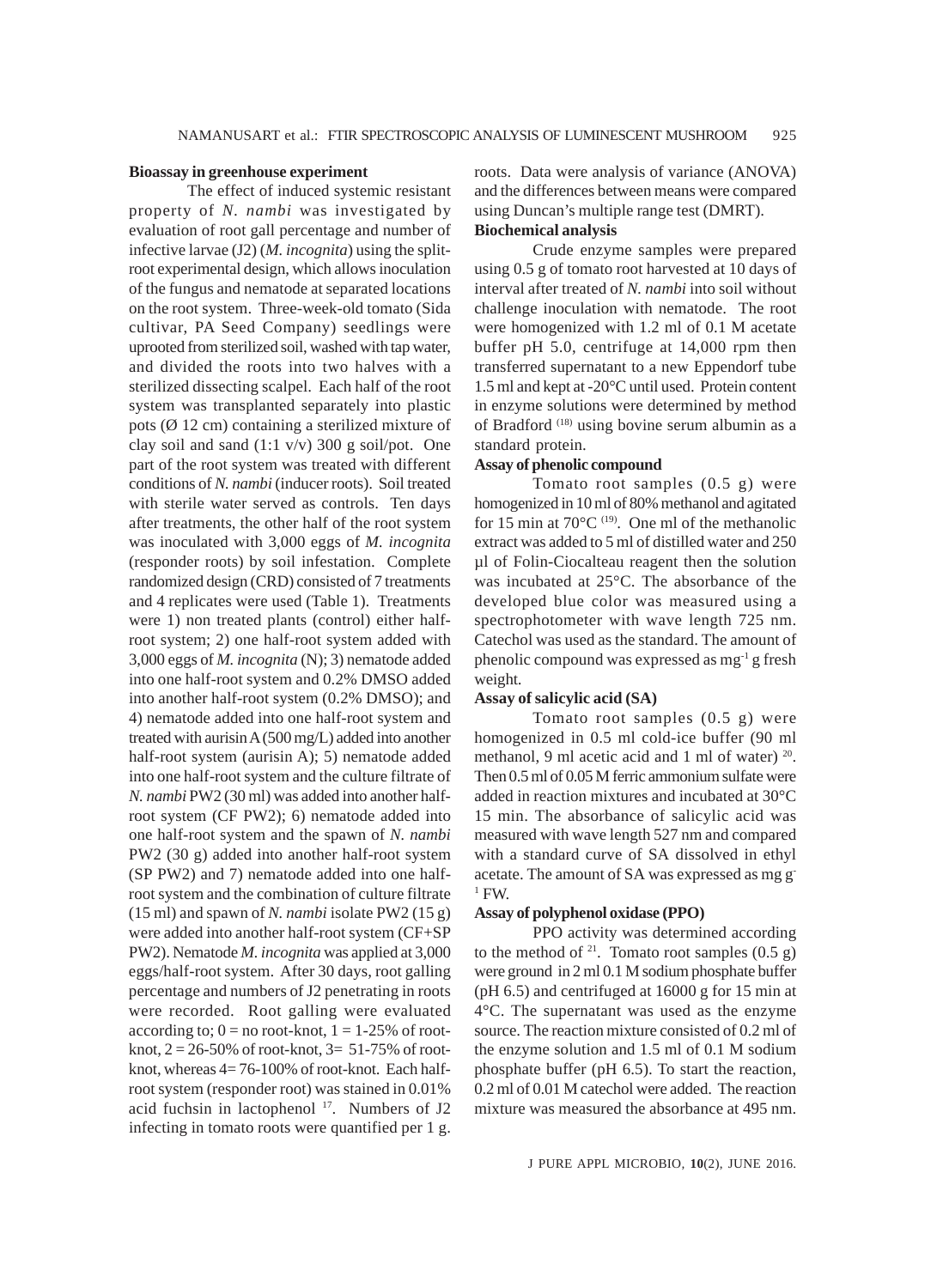The PPO activity was expressed as  $\mu$ mol (quinone) mg-1protein/hr.

#### **Assay of Phenylalanine ammonia-lyase (PAL)**

PAL activity was determined according to the method of  $22$ . The reaction mixture consisted of 0.2 ml of the enzyme solution and 0.5 ml of 12 mM L-phenylalanine in 0.1 M sodium borate buffer, pH 8.8 were incubated for 30 min at 30°C. PAL was determined as the rate of conversion of Lphenylalanine to trans-cinnamic acid. The reaction mixture was analysed by colorimetric method using spectrophotometer at 290 nm. PAL activity was expressed as µmol (trans-cinnamic acid) mg-1protein/hr.

#### **Assay of chitinase activity**

Chitinase activity was evaluated by incubation of 1 ml 1% colloidal chitin and 1 ml enzyme solution in 0.1 M acetate buffer pH 5.0 at 37°C for 1 hour. Reaction mixture was stopped by boiling aliquot for 15 min. The amount of reducing sugar released in reaction mixture was calculated by analysis method of  $23$  using Nacetylglucosammine (GlcNac) as standard. Chitinase activity was expressed as µmol (GlcNac) mg-1protein/hr.

## **Assay of protease activity**

Protease activity was evaluated by incubation 0.1 ml enzyme solution and 1.0 ml 1% casein dissolved in 0.1 M phosphate buffer, pH 7.0 at 37°C for 1 hour. Reaction mixture was stopped by 3.0 ml of 10% trichloroacetic acid. The enzyme activity was measured the absorbance at 280 nm using tyrosine as standard according to the method of 24. Protease activity was expressed as µmol (tyrosine) mg-1protein/hr.

## **FTIR analysis of tomato root**

Tomato roots (10 mg) were oven-dried at 60°C for 3 days. The dried tomato roots were ground with a crystal mortar and pestle. FTIR spectra were acquired at the Synchrotron Light Research Institute (SLRI), Nakhon Ratchasima, Thailand, using a Bruker Vertex 70 FTIR spectrometer (Bruker Optics Inc., Ettlingen, Germany) equipped with a nitrogen cooled MCT (HgCdTe) detectors. Absorbance spectra were acquired in the spectral range of 4000-700 cm-1. FTIR samples were recorded in the reflection mode, 4 cm-1 spectral resolution, 64 scans per spectrum using Pike MIRacle ATR germanium ATR (PIKE Technologies, Madison, USA).

#### **Data processing and data analysis**

Principle Component Analysis (PCA) was performed to distinguish different chemical components between treatment groups. The spectra were preprocessed by taking the second derivative using the Savitzky-Golay algorithm with nine points of smoothing and normalized with Extended Multiplicative Signal Correction (EMSC). PCA was performed using The Unscrambler software (version 9.7, CAMO Software AS, Oslo, Norway) employing the combined spectral ranges of 3000-2800 cm-1 and 1750-850 cm-1. Six PCs were selected for data analysis. Score plots (2D) were examined for any clustering of spectra and loading plots identified the spectral features explaining any observed clustering in the scores plots in each data set. The spectra of various treatment of tomato roots were subsequent clustered by Unsupervised Hierarchical Cluster Analysis (UHCA) using the Ward's algorithm method (OPUS 6.5 software; Bruker Optics Ltd., Ettlingen, Germany). UHCA was performed on a regions of 3000-2800 cm<sup>-1</sup> and 1750-850  $cm^{-1}$  with a total of 60 spectra.

#### **RESULTS**

## **Effect of** *N. nambi* **on inducing resistance rootknot disease of tomato**

Split-root test revealed that luminescent mushroom, *N. nambi*, in all conditions could stimulate tomato resistant to root-knot nematode, *M. incognita* (Table 1) when treated the fungus 10 days before nematode egg infestation. The tomato treated with spawn (SP) 30g/pot or soil drenching by culture filtrate 15 ml/plant combined with spawn 15 g/pot (CF+SP) were the most effective for inducing resistance of tomato against root-knot nematode, they could reduce significantly (P<0.05) root gall in tomatoes at 3.5% (83.3% reduction) while the control root exhibited highest root galls (20.58%). Whereas, other treatment such as culture filtrate (CF) of *N. nambi* isolate PW2, 0.2% DMSO and aurisin A (500 mg/L) showed the lower percentage of root galls 4.5, 4.8 and 5.3%, respectively. These results indicated that *N. nambi* could reduce root galls 74-83%. On J2 penetration, treatment of culture filtrate combined with spawn of *N. nambi* isolate PW2 showed the best efficiency in reducing J2 penetration of 92.3% more than other treatments, culture filtrate, spawn, aurisin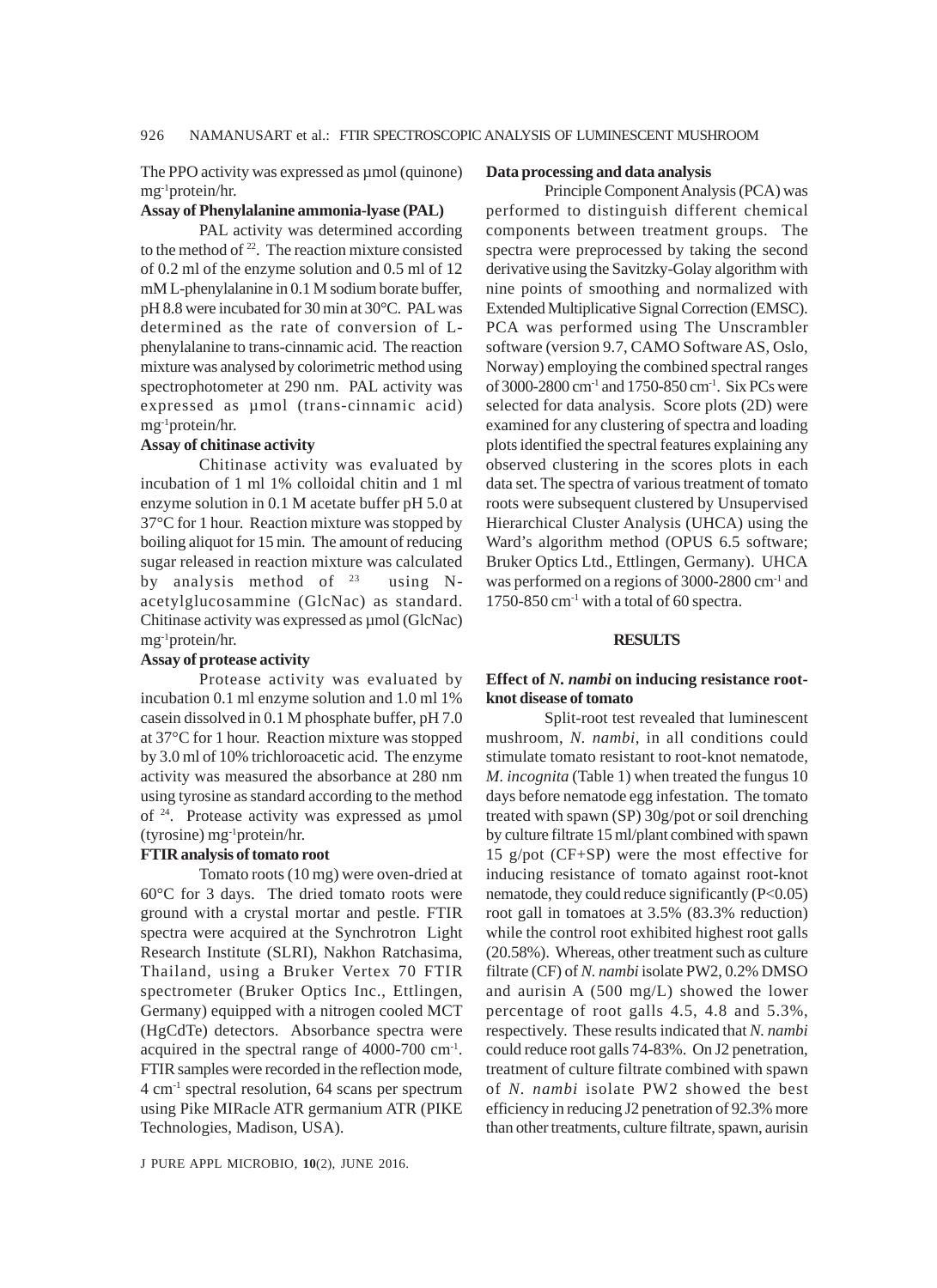A and 0.2% DMSO reduced J2 penetration in root of tomato ranking 17.1-86.6%, while plants inoculated with only nematode (N-only) showed the maximum number of nematode juvenile in tomato roots of 1,036 J2/g root (Table 1).

# **Determination of defense enzymes by biochemical analysis**

# **Phenol assay**

The results of induction of phenolic compound in tomato treated with *N. nambi* with different condition were determined in Table 2. The highest accumulation of tomato root  $(0.205 \text{ mg g}^{-1})$ fresh weight) were obtained from spawn (SP) followed by tomato root treated by aurisin A and culture filtrate (CF) with  $0.128$  and  $0.093$  mg g<sup>-1</sup> fresh weight, respectively compared to control treatment (Table 2).

#### **Salicylic aicd assay**

The result showed that SA level was significantly (P<0.05) higher in tomato roots

**Table 1.** Root galling and number of *Meloidogyne incognita* J2 in root 30 days after inoculation on split-root systems of tomato seedlings with different treatments of *Neonothopanus nambi* application on the opposite half-root system at 10 days before nematode inoculation.

| Treatment                      | Root galling $(\%)^b$ | Reduction $(\% )^c$      | No. of $J2/g$ root   | Reduction $(\% )^c$      |
|--------------------------------|-----------------------|--------------------------|----------------------|--------------------------|
| $N+$ CF PW2/30 ml <sup>a</sup> | $4.50 + 2.65$ bc      | 78.13                    | $138.7 + 39.11e$     | 86.61                    |
| $N+$ SP PW2/30 g               | $3.50 \pm 3.98c$      | 82.99                    | $170.7 \pm 15.01$ d  | 83.52                    |
| $N + CF/15$ ml+SP/15 g (PW2)   | $3.50 \pm 3.32c$      | 83.87                    | $80.0 + 15.10$ f     | 92.28                    |
| $N+$ Aurisin A /10 ml          | $5.30 \pm 3.59b$      | 74.25                    | $522.7 + 75.72$ c    | 49.55                    |
| $N+ 0.2\%$ DMSO /10 ml         | $4.80 + 2.50$ bc      | 76.68                    | $858.7 + 60.58$ b    | 17.11                    |
| N-only $3,000$ eggs/pot        | $20.58 \pm 3.86a$     | $\overline{\phantom{a}}$ | $1036.0 \pm 55.11$ a |                          |
| N-only                         | 20.6e                 |                          | 0.0e                 |                          |
| Control                        | $0.00 + d$            |                          | $0.00 \pm 0.00$ g    | $\overline{\phantom{0}}$ |
| $C.V.$ $(\% )$                 | 13.91                 |                          |                      | 16.92                    |

Means followed by the same letter (s) are not significantly different at P≥0.05 by DMRT.

<sup>a</sup> Control = no organisms, N = 3,000 *M. incognita J2/half-root system, DMSO*=dimethyl sulfoxide, CF = culture filtrate, SP = mycelial spawn, CF+SP = culture filtrate combined with mycelial spawn

b Evaluation in 30 days after inoculation with *M. incognita* (3,000 eggs/pot), Treated *N. nambi* 10 days before inoculation with *M. incognita*. Galling index scored based on <sup>(25)</sup> 0 = no root-knot; 1 = 1-25% root-knot; 2 = 26-50% root-knot;  $3 = 51 - 75\%$  root-knot;  $4 = 76 - 100\%$  root-knot.

 $c$  Reduction (%) = (Root galling N-only – Root galling Treatment)/Root galling N-only x 100

| Treatment                         | Phenolic <sup>a</sup><br>compound | Salicylic <sup>b</sup><br>acid | PAL <sup>c</sup>   | PPO <sup>d</sup> | Chitinase <sup>e</sup><br>activity | Protease <sup>f</sup><br>activity |
|-----------------------------------|-----------------------------------|--------------------------------|--------------------|------------------|------------------------------------|-----------------------------------|
| $CF P W2/30$ ml                   | 0.093c                            | 0.250ab                        | 17.85b             | 8.51b            | 3.06c                              | 15.89b                            |
| SPPW2/30 g                        | 0.205a                            | 0.268a                         | 29.17a             | 14.15a           | 5.23a                              | 26.05a                            |
| $CF/15$ ml + $SP/15$ g (PW2) PW2) | 0.034d                            | 0.265a                         | 31.51a             | 6.48b            | 2.52d                              | 10.42c                            |
| Aurisin $a/10$ ml                 | 0.128 <sub>b</sub>                | 0.198c                         | 18.52 <sub>b</sub> | 6.84b            | 1.23e                              | 10.72c                            |
| $0.2\%$ DMSO/10 ml                | 0.060d                            | 0.220bc                        | 9.69c              | 8.15b            | 3.93 <sub>b</sub>                  | 10.65c                            |
| Control                           | 0.050d                            | 0.195c                         | 16.24b             | 2.18c            | 2.97c                              | 18.46b                            |
| $C.V.$ $(\%)$                     | 16.91                             | 18.57                          | 25.99              | 21.16            | 15.69                              | 10.40                             |

| <b>Table 2.</b> Contents of phenolic compound, salicylic acid and defense enzyme activities   |  |
|-----------------------------------------------------------------------------------------------|--|
| in the tomato treated root with different conditions of <i>Neonothopanus nambi</i> at 10 days |  |

Means followed by the same letter (s) in a column are not significantly different at P≥0.05 by DMRT.

<sup>a</sup>Phenolic compound evaluated in subunit [mg g<sup>-1</sup> fresh weight];

<sup>b</sup>Salicylic acid [mg g<sup>-1</sup> fresh weight];

c PAL (Phenylalannine ammonia-lyase) [µmol (trans-cinnamic acid) mg-1 protein/hr];

d PPO (Polyphenoloxidase) [µmol (quinone) mg-1 protein/hr];

e Chitinase activity [µmol (GlcNAc)/mg-1 protein)/hr]

f Protease activity [µmol (tyrosine)/mg-1 protein)/hr]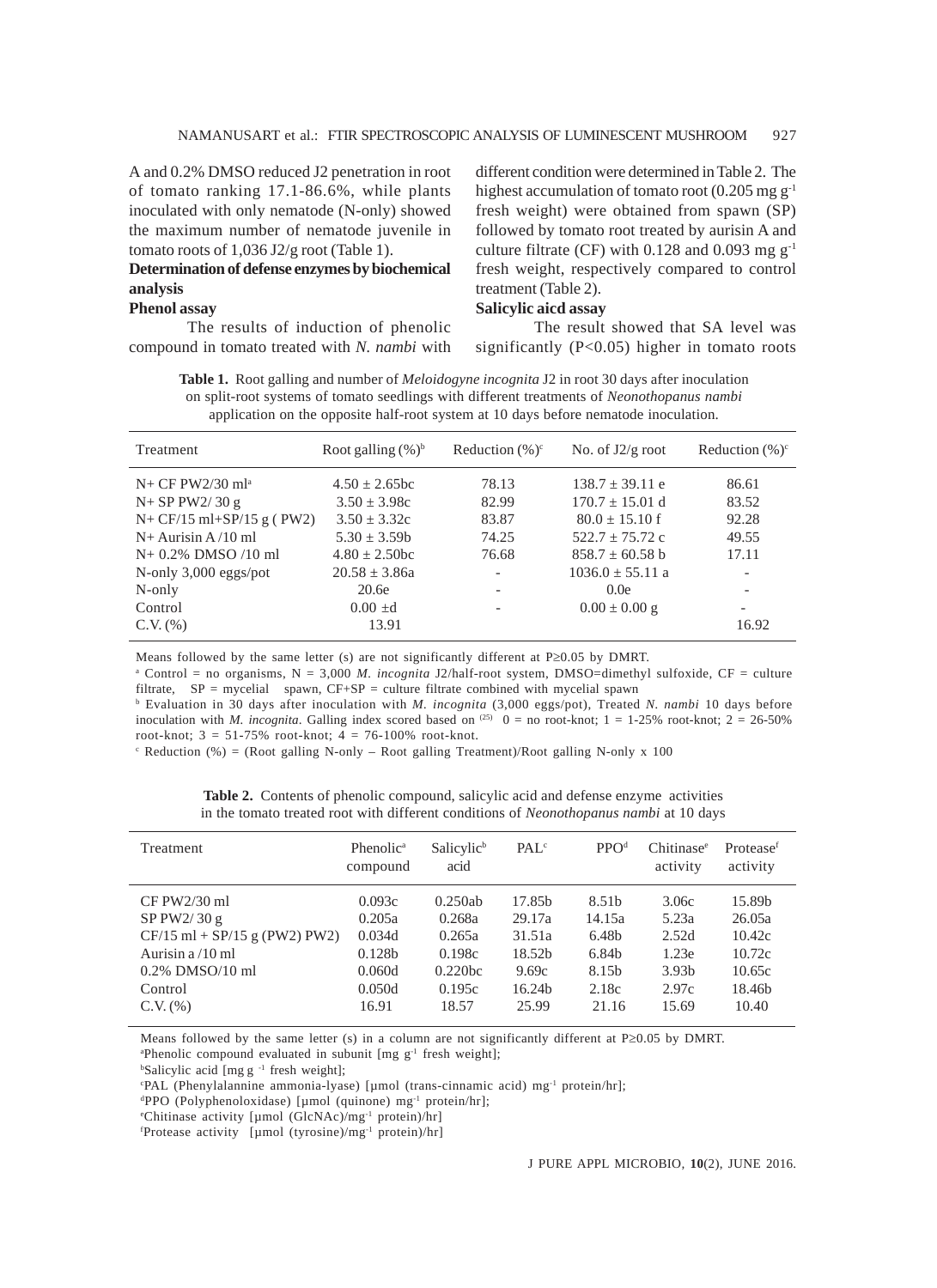treated with spawn (SP), culture filtrate combined with spawn (CF+SP) and culture filtrate (CF), with 0.268, 0.265 and 0.250 mg  $g^{-1}$  fresh weight, respectively compared to control root (Table 2).

## **PAL assay**

The highest activity of PAL enzyme was observed in tomato roots treated with culture filtrate combined with mycelia spawn (CF+SP) and mycelia spawn (SP) with 31.51 and 29.17 µmol (transcinnamic acid) mg $^{-1}$  protein/hr compared with control root (Table 2).

#### **PPO assay**

All treatment of *N. nambi* increased level of PPO activity (Table 2). The highest activity of PPO was recorded in tomato roots treated with mycelia spawn (SP) with 14.15 µmol (quinone) mg <sup>1</sup> protein/hr followed by tomato root treated with mycelia spawn (SP), culture filtrate (CF), 0.2% DMSO, aurisin A, and culture filtrate combined with mycelia spawn (CF+SP) were 8.51, 8.15, 6.84 and  $6.48 \mu$ mol (quinone) mg<sup>-1</sup> protein/hr, respectively compared to control root**.**

#### **Chitinase activity**

The highest activity of chitinase enzyme were obtained in tomato treated with mycelia spawn (SP) with 5.23 µmol (GlcNAc)/mg-1 protein)/hr followed by tomato root treated with 0.2% DMSO were 3.93 µmol (GlcNAc)/mg-1 protein)/hr compared to control root (Table 2).

#### **Protease activity**

The highest activity of protease enzyme were measured in tomato treated with mycelia

spawn (SP) with  $26.05 \mu$  mol (tyrosine)/mg<sup>-1</sup> protein)/ hr compared to control root (Table 2). **FTIR microspectroscopy**

# Tomato root samples obtained from six different treatments of *N. nambi* were examined by FTIR spectroscopy in order to monitor biochemical changes during induced resistance process. The average of all quality spectra after normalization and baseline correction over the range of 3000-  $2800 \text{ cm}^{-1}$  are showed in Fig 1(a). Significant spectral changes were observed in a peak position of 1400-  $1000 \text{ cm}^{-1}$  (Fig. 1a). The second derivative spectrum of such regions gives a negative peak, allowing easier identification of individual peaks in complex spectra (Fig. 1b). These spectral changes were associated with alterations in polysaccharide, cellulose and hemicelluloses. Tomato roots treated with *N. nambi* showed higher polysaccharide content region at spectral bands  $1515 \text{ cm}^{-1}$  (aromatic skeleton of lignin,  $1377 \text{ cm}^{-1}$  (C-H bending) which were assigned to cellulose,  $1107 \text{ cm}^{-1}$  (C-C) glycosidic link from pectin), and also clear spectral differences in carbohydrate-associated band 1060  $cm<sup>-1</sup>$  and 1030 cm<sup>-1</sup> (C-O stretching) assigned to hemicelluloses when compared with untreated roots. The peak area integration of each absorption spectrum was further performed in order to presenting significantly differences between the untreated and treated roots (Table 3).

Our results indicated that the integral area of the tomato roots treated with mycelia spawn shows highest intensity of the cell wall protein

**Table 3.** The integral area percentage of cell wall regions assignments of tomato root untreated and after treated with *Neonothopanus nambi* in different conditions

| Cell wall tomato root assignments (integral area %) |                               |                        |                                   |                                                                |  |  |  |  |
|-----------------------------------------------------|-------------------------------|------------------------|-----------------------------------|----------------------------------------------------------------|--|--|--|--|
| Protein amide <sup>a</sup>                          | $Lignin^a$                    | Cellulose <sup>a</sup> | Pectin <sup>b</sup>               | Hemicellulose <sup>c</sup>                                     |  |  |  |  |
|                                                     |                               |                        |                                   | $(1087-975 \text{ cm}^{-1})$                                   |  |  |  |  |
| $30.8 \pm 0.3ab$                                    | $0.23 \pm 0.059c$             | $30.6 \pm 0.9b$        | $18.2 \pm 0.1e$                   | $20.1 \pm 0.8d$                                                |  |  |  |  |
| $32.8 + 1.2a$                                       | $0.57 \pm 0.058a$             | $18.6 \pm 1.2e$        | $20.2 + 3.2d$                     | $27.8 \pm 1.1$ b                                               |  |  |  |  |
| $25.6 + 1.1cd$                                      | $0.43 + 0.000$                | $15.2 + 0.7f$          | $25.1 + 0.7b$                     | $32.8 + 2.5a$                                                  |  |  |  |  |
| $22.2 \pm 0.3d$                                     | $0.30 \pm 0.000$ bc           | $33.2 + 1.9a$          | $22.2 + 0.2c$                     | $22.1 + 1.8c$                                                  |  |  |  |  |
| $23.7 \pm 0.5d$                                     | $0.20 \pm 0.000c$             | $23.2 \pm 0.5c$        | $31.5 \pm 0.8a$                   | $21.4 + 1.6cd$                                                 |  |  |  |  |
| $28.2 \pm 0.4$ bc                                   | $0.40 \pm 0.000$ bc           | $21.0 \pm 0.1d$        | $23.1 + 0.5c$                     | $27.3 \pm 0.6b$                                                |  |  |  |  |
| 8.14                                                | 5.41                          | 4.23                   | 4.28                              | 3.96                                                           |  |  |  |  |
|                                                     | $(1716-1560 \text{ cm}^{-1})$ |                        | $(1566 - 1495$ cm <sup>-1</sup> ) | $(1487-1337 \text{ cm}^{-1})$<br>$(1178-1084 \text{ cm}^{-1})$ |  |  |  |  |

Means followed by the same letter (s) in a column are not significantly different at  $P<sup>30.05</sup>$  by DMRT

Control = no organisms, DMSO=dimethyl sulfoxide, CF = culture filtrate, SP = spawn, CF+SP = the combination of culture filtrate and spawn PW2

afrom (26), b from (27); (28), c from (27)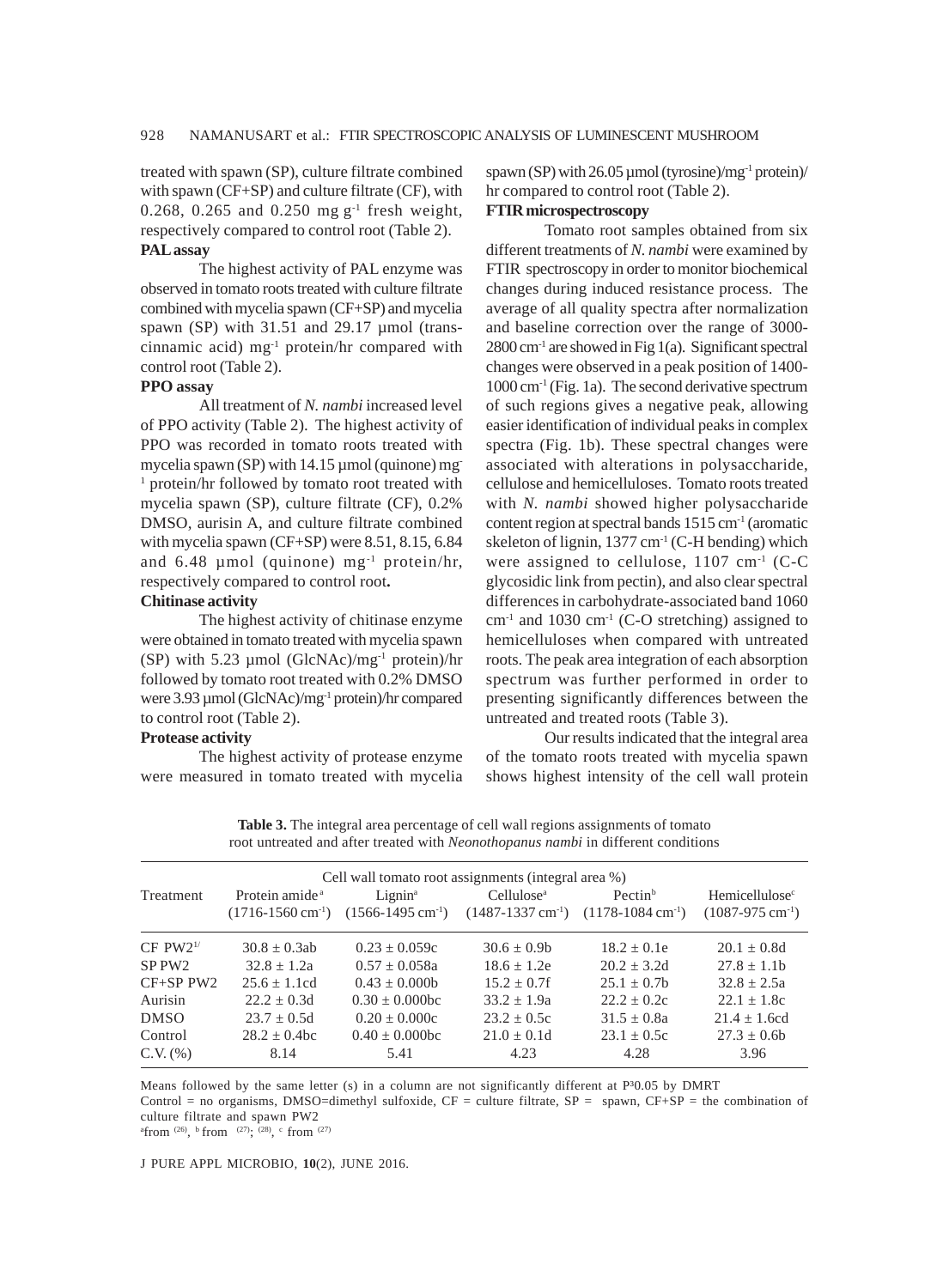region  $(1716-1560 \text{ cm}^{-1})$  and also highest absorbance of lignin regions (1566-1495 cm-1) with 32.8 and 0.57%, respectively when compared with the untreated roots (28.2 and 0.40%), respectively. The integral area of tomato roots treated with aurisin A shows highest intensity of cellulose regions (1377 cm-1) with 33.2%, followed by culture filtrate (30.6%), and 0.2% DMSO (23.2%) than the untreated root (21.0%). The integral area of tomato root treated with 0.2% DMSO exhibited highest intensity of pectin regions (1178-1084 cm-1) with 31.5%, followed by culture filtrate combined with spawn (CF+SP) (25.1%) than the untreated roots (23.1%). The tomato roots treated with culture filtrate combined with spawn (CF+SP) also expressed highest intensity of hemicellulose regions  $(1087-975 \text{ cm}^3)$  with 32.8 % than the untreated roots (27.3%) (Fig. 2). These different infrared absorbant spectra of cell wall protein and polysaccharide regions in the tomato roots treated with different condition of *N. nambi* might cause by differences in plant root responses related to induced resistance mechanisms.

To elucidate differences among these infrared spectra of tomato roots, absorption spectrum of each treatment was further analyzed with multivariate statistical techniques based on PCA to assess the spectral differences between average entire spectra as shown in Fig 3a. PCA was performed on second derivative spectra from all 160 spectra. The results showed clearly as separated with six clusters of tomato roots were classified with PC 1 versus PC2 score plot. The first two PCs explained 80% of the total variance in the data set (62% and 18% of the total variance explained by PC1 and PC2, respectively). Spectra from tomato roots treated with mycelia spawn (SP) and culture filtrate combined with mycelia spawn treated root (CF+SP) can be distinguished from other treatments by having positive PC1 scores (Fig. 3a). This spectra were highest negative value for PC1 loading (Fig. 3b) with variables between 1650 cm-1, 1510 cm-1, 1107 cm-1, 1060 cm-1 and 1030 cm-1, possibly indicating that protein cell wall, lignin, and cell wall polysaccharide such as pectin and hemicelluloses are most responsible for discrimination. Moreover, spectra from other treatments such as tomato roots treated with culture filtrate (CF), 0.2% DMSO-treated root, aurisin Atreated root and untreated root are clearly separated by the negative correlation of PC1 (62%) (Fig. 3a), which have positive PC1 loadings (Fig. 3b) at 1378 cm-1, suggesting a dominance of cellulose region. Whereas the spectra of mycelia spawn (SP)- and culture filtrate combined with mycelia spawn (CF+SP)-treated tomato root were clustered separately along PC2 (18%). The negative of PC2 loading of the glycosidic linkage (C-O-C)



**Fig. 1.** Average raw FTIR spectra from untreated tomato root (control) and treated tomato root with *Neonothopanus nambi* in different conditions. Spectra were normalized over the range of 3000-1000 cm<sup>-1</sup>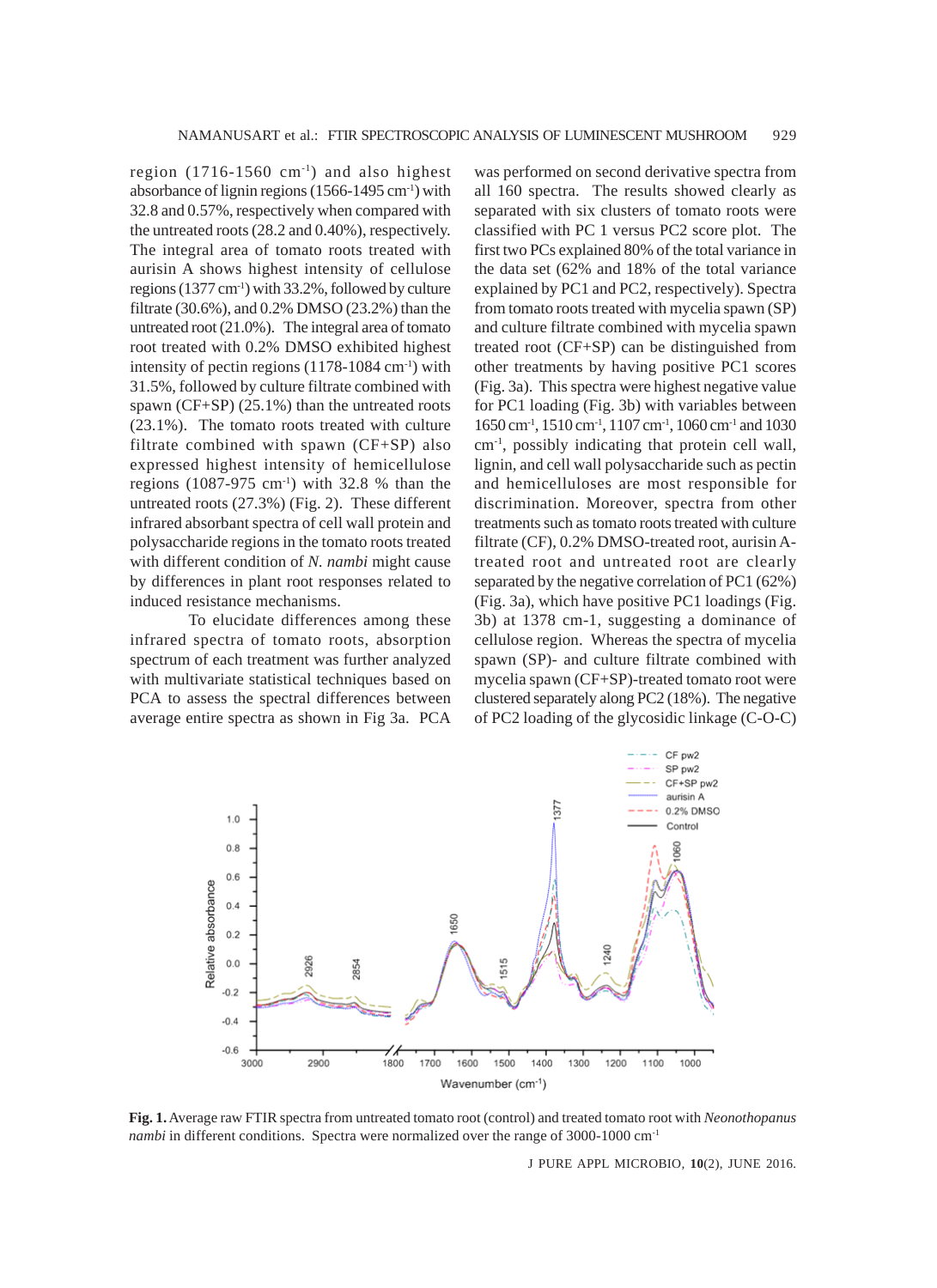stretching at band 1030 cm<sup>-1</sup> attributed to hemicelluloses were used to separate the spectra of the tomato roots treated with spawn (SP) from tomato root treated with culture filtrate combined with spawn (CF+SP). In order to classify and determine the similarity of infrared spectra among

the tomato roots both treated and untreated group,the Hierarchical cluster analysis (HCA) with Ward's algorithm were performed using spectral in the regions 3000-2800 cm<sup>-1</sup> and 1800-950 cm<sup>-1</sup> (Fig 4). There were two classes which could be distinguished between tomato roots treated with



**Fig. 2.** Representative average 2nd derivative FTIR spectra from untreated tomato root (control) and treated tomato root with *Neonothopanus nambi* in different conditions. The average spectra were taken to the second derivative to enhance the difference between treated and untreated root which were mainly between 1400-1000 cm-<sup>1</sup>; these include the amide I proteins (1650 cm<sup>-1</sup>) and 1510 cm<sup>-1</sup> bands of lignin regions and between 1400-950 cm<sup>-1</sup> <sup>1</sup> include the poly-saccharide cell wall absorbance regions; the cellulose (1377 cm<sup>-1</sup>), pectin (1107 cm<sup>-1</sup>) and hemicelluloses (1060 cm-1)



**Fig. 3.** Principle component analysis (PCA) of FTIR spectral range 3000-900 cm<sup>-1</sup> giving PCA score plots (a) and PCA loading plots (b). PCA score plots showed distinct clustering between untreated (control) root and treated root after 10 days inoculation. PCA loading plots identify biomarker difference (i.e., discriminating wave numbers) over spectral range of samples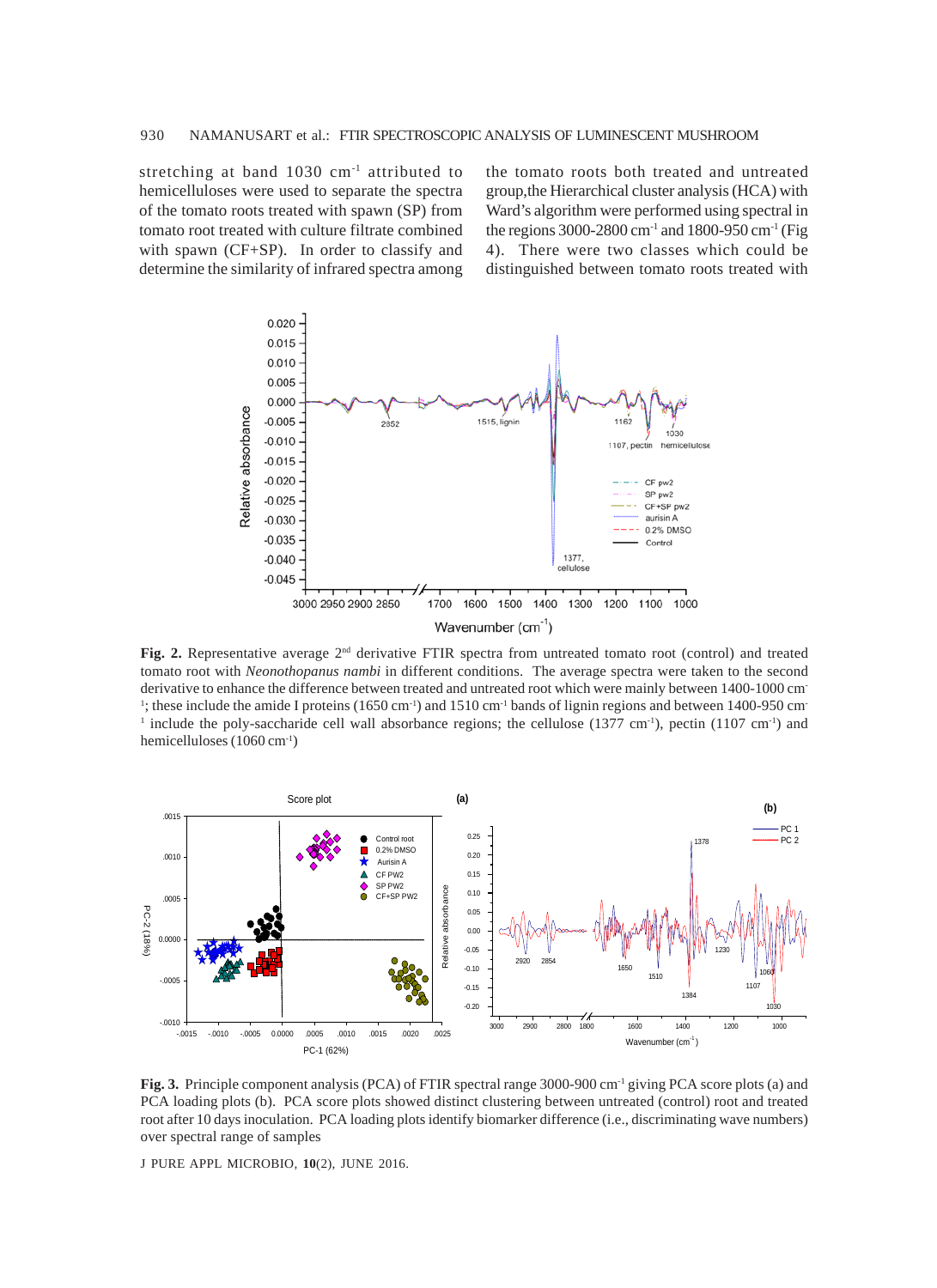

**Fig. 4.** Cluster analysis of FTIR spectra of untreated tomato root group and root treated group based on spectral range 3000-2800 and 1800-950 cm-1. Classification based on Ward's algorithmn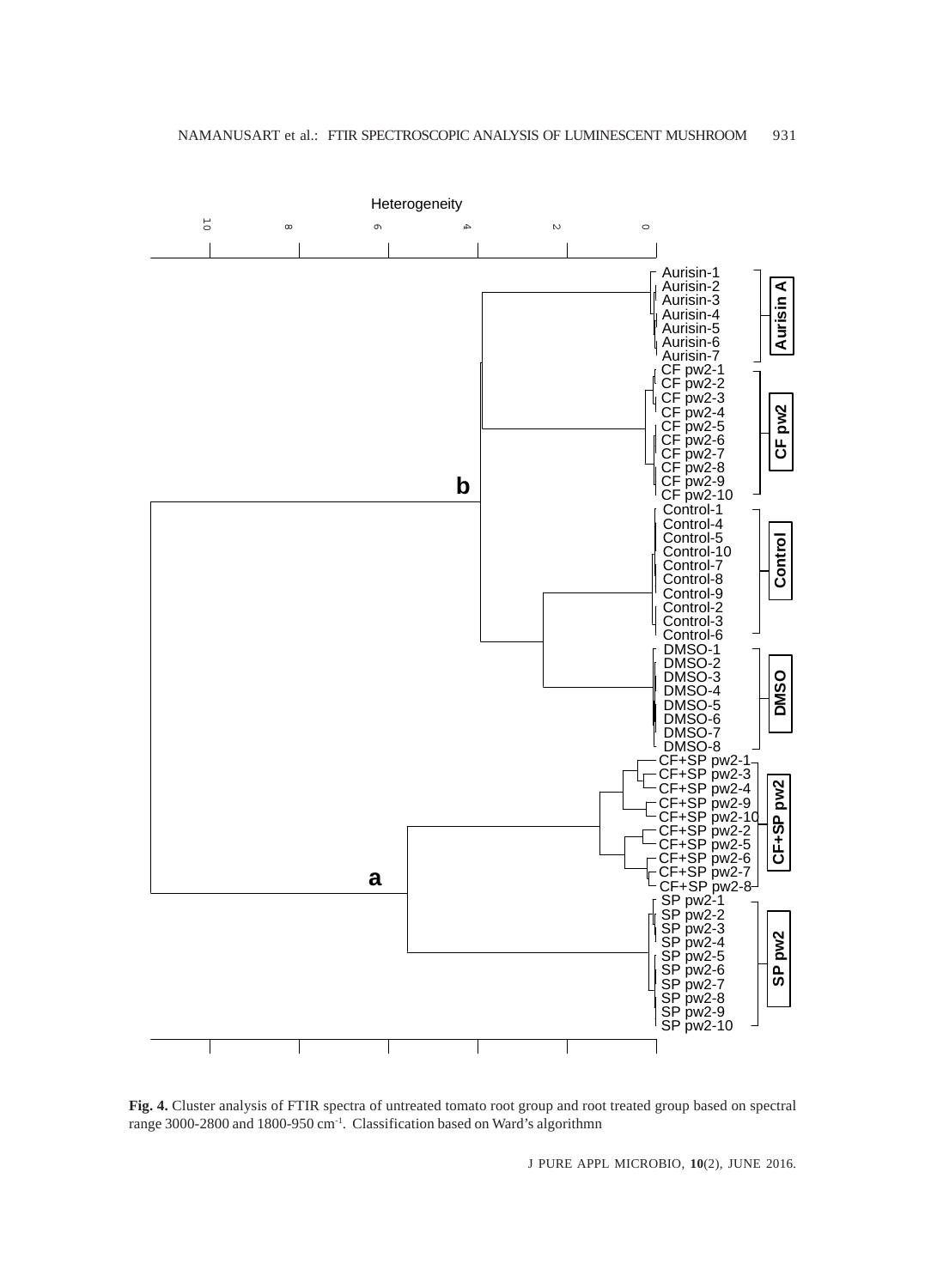spawn (SP), culture filtrate combined with spawn (CF+SP) and root treated with culture filtrate (CF), 0.2% DMSO, aurisin A and untreated root below a linkage distance less than 6. Both principle component and cluster analysis indicated that the cell wall protein and polysaccharide regions were clearly discriminated among tomato roots treated with different conditions.

#### **DISCUSSION AND CONCLUSION**

The split root experiment presented here was used to elucidate this possible involved mechanism of nematode suppression by luminescent mushroom, *N. nambi*. The results of the experiment revealed that soil treatment with spawn (SP) and culture filtrate combined with spawn (CF+SP) of *N. nambi* was found more effective in enhancing suppress of root-knot nematode, *M. incognita* in tomato. The application of spawn (SP) of *N. nambi* was most effective and significantly reduced root galling percentage and nematode penetration in tomato root when compared to other condition. These findings are in agreement with those of several workers  $25, 29$ . The work of  $30$  reported that the activity of nematophagous fungi may increase in response to sawdust to obtain nitrogen balancing in C/N ratio. However, mode of action of sawdust affected on nematophagous fungi is still not fully understood. Defense compounds and enzymes in host plants play an important role in the mechanism of resistance to nematodes. Involvement of biochemical compounds during induction of resistance in tomato was studied in enzyme extracts of tomato roots ten days after treatment of *N. nambi*. It could be concluded in this present study that tomato plants treated with the spawn of *N. nambi* enhances the induction of defense compounds and enzymes such as phenolic compound, salicylic acid, PAL, PPO, chitinase and protease than other treatments and untreated roots. These results are in agreement with previous studies of several researchers. Salicylic acid (SA) is a signal molecule involved in hypersensitive reactions in plants which important to activate defense reactions to root disease caused by nematode. Salicylic acid may activate plant enzymes to limit the nematode development and reproduction<sup>31</sup>. The infestation of lesion nematode,

J PURE APPL MICROBIO*,* **10**(2), JUNE 2016.

*Pratylenchus zeae* was effected on PAL activity increasing in resistant cultivar of sugarcane when compared with susceptible cultivar <sup>32</sup>. Brueske <sup>33</sup> also reported that the decreasing of PAL activity in susceptible tomato and carrot roots that infected by *Meloidogyne* spp. The increased activity of PAL may associate with the production of transcinnamic acid which acts as a substratum for lignin synthesis pathway towards protection against nematode penetration. Moreover, PAL is the most important enzyme playing a role for synthesis of phenols, phytoalexin and lignin. Enhanced activity of highest PPO activity has been reported in tomato that inoculated with *M. incognita* especially, in resistance cultivars 34. Other defense enzymes include pathogenesis-related proteins such as chitinase and protease were also reported the involvement of induced resistance against plant parasitic nematode. Chitinase may have some effect on the resistance mechanism of plants leading to a reduction of nematode by degrading of the cell wall and cause lysis of the cuticle cell of nematode. The highest accumulation of chitinase was observed in a study of 35 that the tomato cells treated with *Pseudomonas flourescens* strain Pf 128 which reduced nematode penetration in tomato root tissues. FTIR spectra analysis of tomato roots treated with different condition of *N. nambi* exhibited the absorption bands of cell wall proteins and cell wall polysaccharides in spectral range 1700-1000 cm-1. From the quantitative analysis of these components by integral area, it is found that higher cellulose content were observed from tomato root treated with bioactive compound extracted from *N. nambi* (aurisin A) than other treatments. Whereas, highest of cell wall protein and lignin accumulation were obtained from root treated with spwan (SP) of *N. nambi*. The results also confirmed by multivariate data analysis based on PCA and cluster analysis which exhibited that tomato root treated with spawn (SP) alone or root treated with culture filtrate combined with spawn (CF+SP) have more activation of cell wall components such as lignin, pectin and hemicelluloses than other treatments and untreated roots. Lignin is a cell wall component that covalently linked to hemicellulose and crosslinks different plant polysaccharides conferring mechanical strength to the cell wall <sup>36</sup>, which plays on important role against many lytic enzymes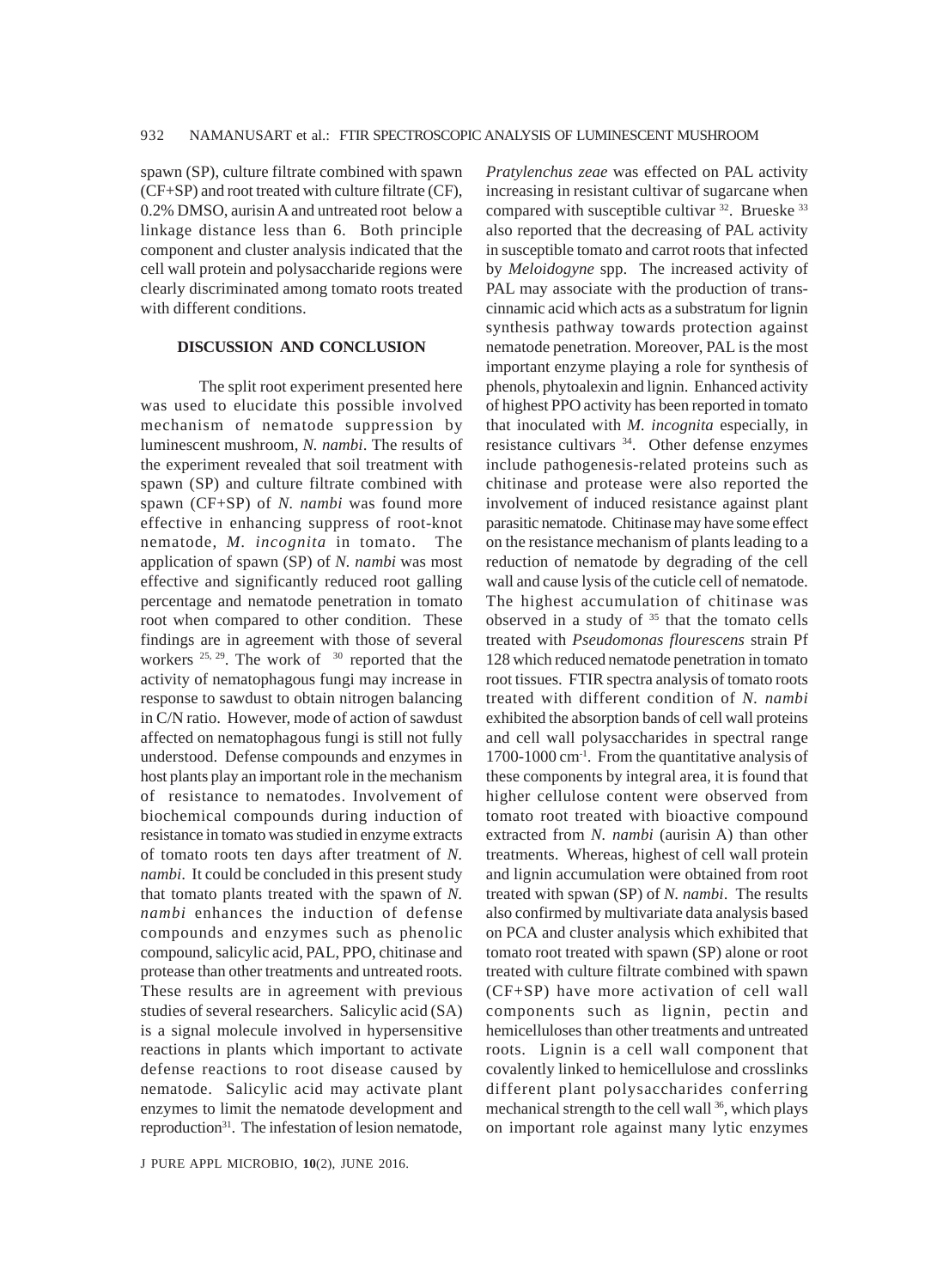produced by pathogens during host tissue colonization. In addition, the lignification in plants cell wall could be a crucial process in resistance to root-knot nematodes 37. The intensity of PAL, PPO, other defense enzymes and arise of cell wall protein and cell wall polysaccharides may be associated with the resistant mechanism present in the tomato against root-knot nematode. In conclusion, the present study implies that earlier and higher accumulation of phenols, salicylic acid and defense enzymes such as PAL, PPO, chitinase and protease and synthesized of cell wall polysaccharide in tomato roots treated with *N. nambi* involved in induced systemic resistance and resulting in significant reduction of nematode infection. Our study reported previously that the culture filtrate, spawn and the bioactive compound, aurisin A produced by *N. nambi* were effective biocontrol agents against root-knot nematode in tomato $10$ . This consequent result of the study reports for the first time on the induced resistance mechanism of luminescent mushroom, *N. nambi* to control the root-knot nematode, *M. incognita* in tomato. This indicated that tomato root applied with *N. nambi* in difference condition may exhibit different modes of induce resistance processes based on their infrared spectral changes. This response may leads to lignifications of cell walls of tomato root which is a mechanical barrier for the pathogens 38.

## **ACKNOWLEDGEMENTS**

We would like to thank the Plant Genetic Conservation Project under Royal Initiation by Her Royal Highness Princess Maha Chakri Sirindhorn for supporting the research. Thanks are also extended to the the Center of Excellence on Agricultural Biotechnology, Science and Technology Postgraduate Education and Research Development Office, Commission on Higher Education, Ministry of Education (AG-BIO/ PERDO-CHE) and Agricultural Biotechnology Research Center for Sustainable Economy, including Cultivation and Product Development Research Group of Wild Silkmonths and Economic Insects for Value Added Creation, Khon Kaen University, for their support on the funding and experimental equipments. The appreciation includes Synchrotron Light Research Institute

(Public Organization), Thailand for providing the FTIR instruments and beam times.

#### **REFERENCES**

- 1. Siddiqui, I.A., Shahid Shaukat, S. Suppression of root-knot disease by *Pseudomonas fluorescens* CHA0 in tomato: Importance of bacterial secondary metabolite, 2,2 diacetylpholoroglucinol. *Soil Biol. Biochem*., 2003; **35**: 1615-23.
- 2. Jacquet, M., Bongiovanni, M., Martinez, M., Verschave, P., Wajnberg, E., Catagnone-Sereno, P. Variation in resistance to the root-knot nematode *Meloidogyne incognita* in tomato genotype bearing the Mi gene. *Plant Pathol*., 2005; **54**: 93-9.
- 3. Upadhyay, K.D., Dwivedi, K. A text book of plant nematology. Aman Publishing House. Meerut., 2008.
- 4. Whitehead, A.G. Plant nematode control. University of Cambridge. UK., 1997.
- 5. Bordallo, J.J., Lopez-Llorca, L.V., Jansson, H.B., Salinas , J., Persmark, L., Asensio, L. Colonization of plant roots by egg-parasitic and nematode trapping fungi. *New Phytol.* 2002; **154**: 491-9.
- 6. Chen, S.Y., Dickson, D.W., Mitchell, D.J. Viability of *Heterodera glycines* exposed to fungal filtrates. *J. Nematol.,* 2000; **32**: 190-7.
- 7. Mayer, A., Kilian, M., Hoster, B., Sterner, O., Anke, H. *In vitro* and *in vivo* nematicidal activities of the cyclic dodecapeptide omphalotin A. *Pesticide Science* ., 1999; **55**: 27-30.
- 8. Engler, M., Anke, T., Sterner, O. Production of antibiotics by *Collybia nivalis*, *Omphalotus olearius,* a *Favolaschia* and a *Pterula* species on natural substrates. *Z. Naturforsch*., 1998; **53**: 318-24.
- 9. Bua-art, S. Ribosomal DNA sequences of luminescent mushroom and effect of its bioactive compound against the root-knot nematode (*Meloidogyne incognita* Chitwood). Master of Science Thesis, Graduate School, Khon Kaen Universitiy, Thailand. , 2007.
- 10. Bua-art, S., Saksirirat, W., Kanokmedhakul. S., Hiransalee, A. Lekphrom, R. Extraction of bioactive compounds from luminescent mushroom (*Neonothopanus nambi*) and its effect on root- knot nematode (*Meloidogyne incognita*). *KKU Res. J*., 2010; **15**: 726-37.
- 11. Kanokmedhakul, S., Lekphrom, R., Kanokmedhakul, K., Hahnvajanawong, C., Buaart, S., Saksirirat, W., Prabpai, S., Kongsaeree,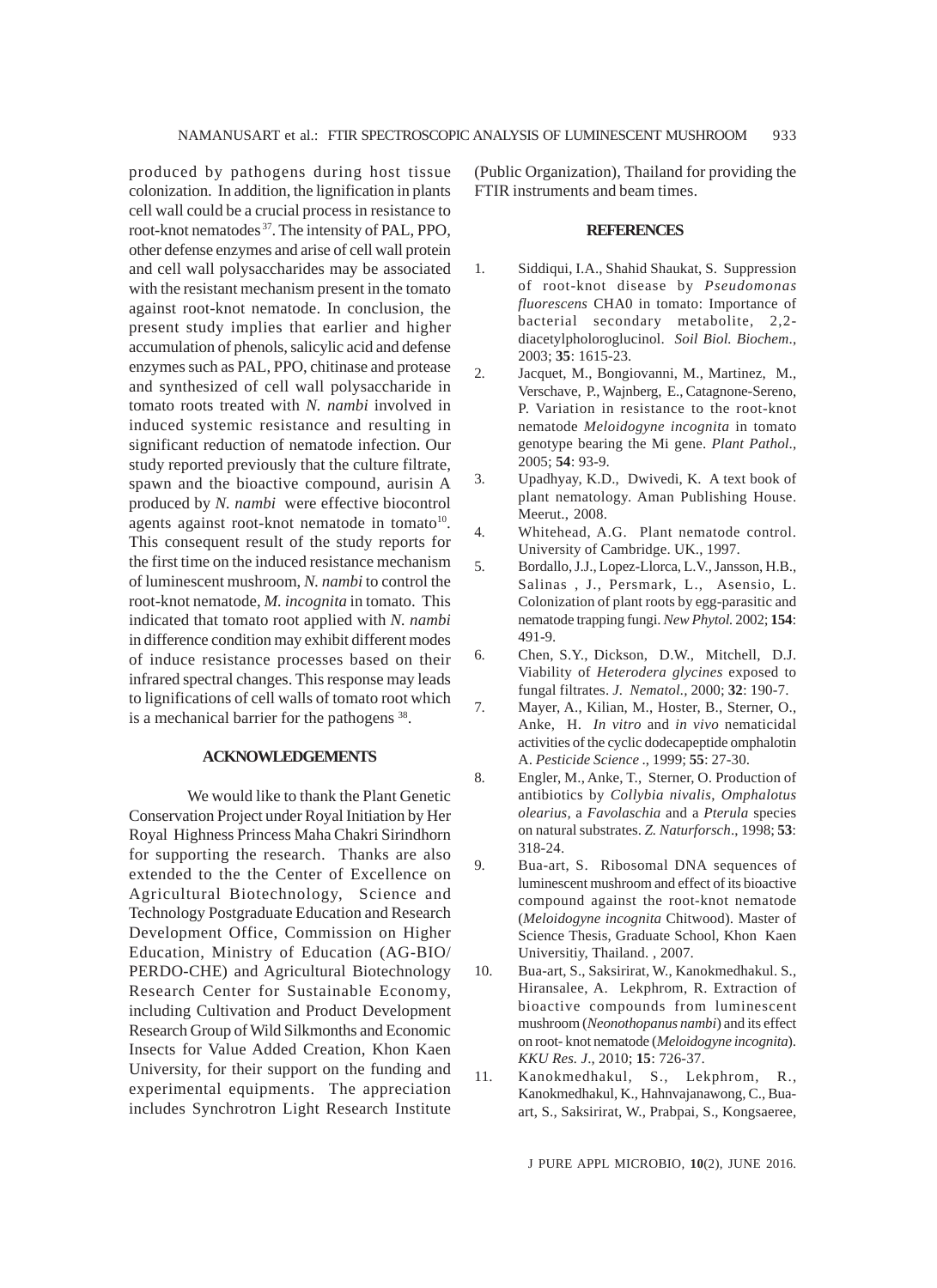P. Cytotoxic sesquiterpenes from luminescent mushroom *Neonothopanus nambi. Tetrahedron*, 2012; **68**: 8261-6.

- 12. Gilardy, G., Abis, L., Cass, A.E.G. Carbon-13 CP/MAS solid-state NMR and FT-IR spectroscopy of wood cell wall biodegradation. *Enzyme Microb. Technol*., 1995; **17**:268–75.
- 13. Dokken, KM., Davis, L.C. Use of infrared microspectroscopy in plant growth and developme nt. *Applied Spectroscopy Reviews*., 2005; **40**: 301-26.
- 14. Ivanova, D.G., Singh, B.R. Nondestructive FTIR of leaf senescence and elicitin-induced changes in plant leaves. *Polymers (Biospectroscopy)*., 2003; **72**: 79-85.
- 15. Saksirirat, W., Sanoamuang, N., Thomma, K., Kamkajorn, J., Komain, S., Saepaisan, S. A new record of luminescent mushroom (*Omphalotus* sp.) in Thailand and studies on its cultivation and application.In: Proceeding of Medicinal Mushroom & Biodiversity and Bioactive compound. BIOTEC, PEACH Pattaya, Chon Buri, Thailand. 2003.
- 16. Hussey, R.S., Barker, K.R. A comparison of methods of collecting inocula for *Meloidogyne* spp., including a new technique. *Plant Disease Reporter.,* 1973; **57**: 1025-8.
- 17. Daykin, M., Hussey, R.S. Staining and histopathological techniques in nematology, In : *An advanced Treatise on Meloidogyne. Vol. II: Methology*. (Baker, K.R., Carter, C.C., Sasser, J.N., eds). North Carolina State University and U.S. Agency for International Development., Raleigh, North Carolia. 1985, pp. 39-48.
- 18. Bradford*,* M.M.A rapid and sensitive method for the quantitation of microgram quantities of protein utilizing the principle of protein-dye binding. *Analytical Biochemistry*., 1976; **72**: 248- 54.
- 19. Zieslin, N., Ben-Zaken, R. Peroxidase activity and presence of phenolic substances in peduncles of rose flowers. *Plant Physiology and Biochemistry*., 1993; **31**: 333-9.
- 20. De Meyer, Capieau, G., Audenaert, K., Buchala, A., Metraux, J.P., Hoftte, M. Nanogram amounts of salicylic acid produce by rhizobacterium *P. aeruginosa* 7N5KZ activate the systemic acquired resistance pathway in bean. *Mol. Plant. Microbe Interact*., 1999; **12**: 450-8.
- 21. Mayer, A.M., Harel, E., Shaul, R.B. Assay of catechol oxidase, a critical comparison of methods. *Phytochemistry*, 1965; **5**: 783-9.
- 22. Ramamoorthy, V., Raguchander, T., Samiyappan, R. Induction of defense-related proteins in tomato roots treated with

J PURE APPL MICROBIO*,* **10**(2), JUNE 2016.

*Pseudomonas fluorescens* Pf1 and *Fusarium oxysporum* f. sp*. lycopersici*. *Plant and Soil*, 2002; **239**: 55–68.

- 23. Somogyi, M. Notes on sugar determination. *Journal of Biological Chemistry*, 1952; **195**: 19- 23.
- 24. Yang, S.S., Wang, Y. Protease and amylase production of *Streptomyces rimosus* in submerged and solid state cultivations. *Bot. Bull. Acad. Sin*., 1999; **40**: 259-65.
- 25. Stirling, G.R., Dullahide, S.R., Nikulin, A. Management of lesion nematode on replanted apple trees. *Australian Joumal of Experimental Agriculture*, 1995; **35**: 247-58.
- 26. Séné, C. F. B., McCann, M.C., Wilson, R.H., Grinter, R. Fourier-transform Raman and Fourier-transform infrared spectroscopy: An investigation of five higher plant cell walls and their components. *Plant Physiol*., 1994; **106**: 623–31.
- 27. Coimbra, M.A., Barros, A., Rutledge, D.N., Delgadillo I. FTIR spectroscopy as a tool for the analysis of olive pulp cell-wall polysacchride extracts. *Carbohydrate Research,* 1999; **317**: 145-54.
- 28. Wilson, R.H., Smith, A.C., Kacurakova, M., Saunders, P.K., Wellner, N., Waldron, K.W. The mechanical properties and molecular dynamics of plant cell wall polysaccharides studied by Fourier-Transform Infrared Spectroscopy. *Plant Physiology*, 2000; **124**: 397-405.
- 29. Vawdrey, L.L., Stirling, G.R. Control of rootknot nematode (*Meloidogyne javanica*) on tomato with molasses and other organic amendments. *Australasian Plant Pathology,* 1997; **26**: 179-87.
- 30. Barron, G.L. Lignolytic and cellulolytic fungi as predators and parasites. In: *The Fungal Community: Its organisation and role in the ecosystem* (Carrol1 G.C. and Wicklow D.T ., Eds.), Marcel Dekker Inc., New York. 1992; pp. 311-326.
- 31. Molinari, S., Loffredo, E. The role of salicylic acid in defense response of tomato to root-knot nematodes. *Physiol. Pl. Pathol*. , 2006; **68**: 69– 78.
- 32. Kathiresan, T., Metha, U.K.. Effect of *Pratylenchus zeae* infection on the expression of isozyme activities in resistant and susceptible sugarcane clones. *Nematology* , 2005; **7**(5): 677- 88.
- 33. Brueske, C.H. Phenylalanine ammonia-lyase activity in *Lycopersicon esculentum* roots infected and resistant to the root knot nematode, *Meloidogyne incognita*. *Physiol. Pl. Path*., 1980; **16**: 409-14.